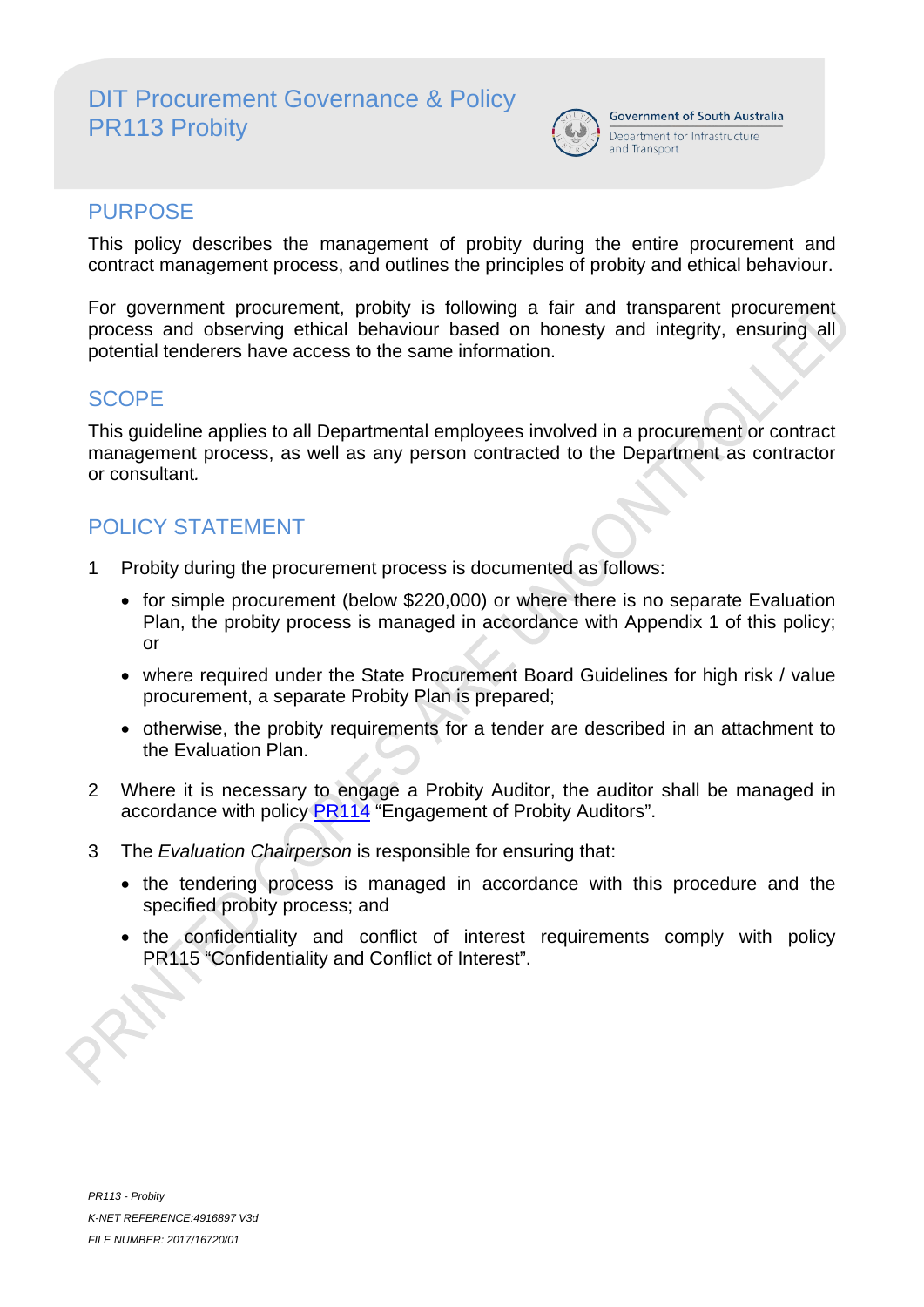- 4 For high value / risk procurement, all Departmental staff involved in the evaluation (and any others engaged to assist with the process) **must** sign a Conflict of Interest and Confidentiality Agreement using the template PR115-1.
- 5 At all times, procurement shall follow the principles outlined in the State Procurement Board - Probity and Ethical Procurement Guideline and Appendix 2 "Probity Principles". The principles in Appendix 2 may be either referenced in an Evaluation Plan or attached as an appendix to an Evaluation Plan.
- 6 In the event that an issue relating to probity or ethical behaviour develops (e.g. a potential conflict of interest), the Director, Procurement & Contracting has the authority to make a final determination on the matter.

## **DEFINITIONS**

All definitions not specific to this policy are available in the Procurement Governance & Policy Glossary of Terms. Defined terms are in *italics*.

# REFERENCES AND RELATED DOCUMENTS

State Procurement Board - Probity and Ethical Procurement Guideline

## DOCUMENT APPROVAL

| Approval Date:                 | 14 November 2017                        |
|--------------------------------|-----------------------------------------|
| <b>Review Date:</b>            | 14 November 2020                        |
| <b>Policy Contact Officer:</b> | <b>Team Leader Policy</b>               |
| Policy Custodian:              | Manager Procurement Governance & Policy |
| Division:                      | Finance & Procurement                   |
| <b>Policy Owner:</b>           | <b>Chief Executive</b>                  |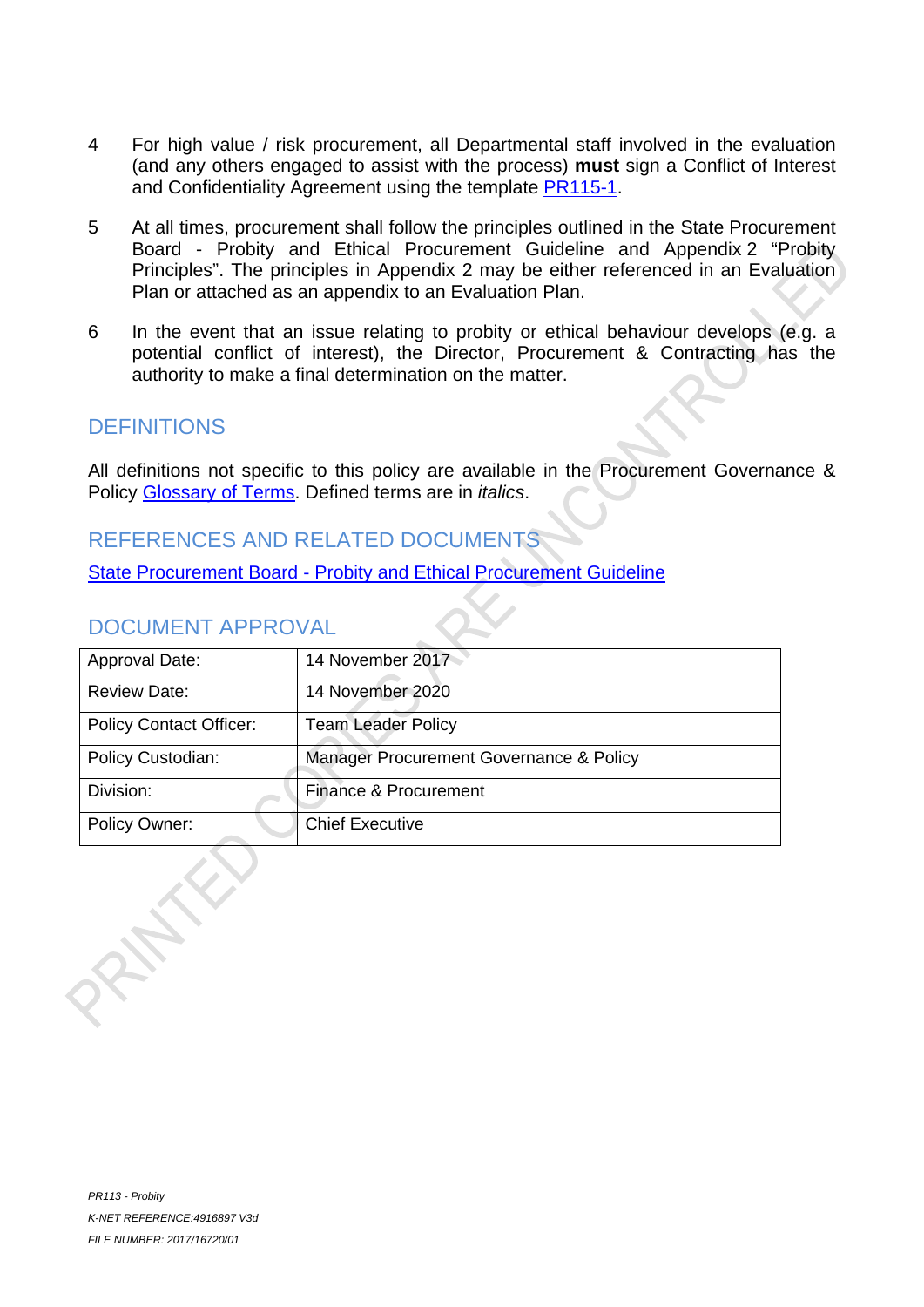## **APPENDIX 1: PROBITY REQUIREMENTS FOR SIMPLE PROCUREMENT**

#### **1. General**

The evaluation will be carried out in accordance with the probity principles outlined in Appendix 2 "Probity Principles".

The *Evaluation Chairperson* is accountable for ensuring that the evaluation process is undertaken in accordance with these principles and the requirements of this section. The *Evaluation Chairperson* will ensure that all evaluation panel members and advisors are aware of their probity obligations and arrange a briefing on the subject if necessary.

#### **2. Probity Advisor**

A Probity Advisor has not been deemed necessary for this project; however in the event of an irregularity occurring or advice is required, an auditor from Internal Audit or the DIT Probity Advisor Panel may be engaged to review and report or advise on the issue.

#### **3. Confidentiality and Conflict of Interest**

Confidentiality and conflict of interest will be managed in accordance with policy PR115 "Confidentiality and Conflict of Interest".

All Panel members shall ensure that:

- They have no real, potential or perceived conflict of interest
- They will maintain and treat all information as 'commercial in confidence' throughout the evaluation and post evaluation phases
- They will notify the *Evaluation Chairperson* immediately should a conflict of interest arise or a breach of conduct occurs.

## **4. Close of Submissions**

Submissions will be received in accordance with DPTI procurement policy PR360 "Receipt and Opening of Tenders" and PR361 "Late Tenders".

## **5. Evaluation of Submissions**

The evaluation process will comply with the requirements specified in the RfT documents for the assessment of submissions. A copy of each submission shall be forwarded to each member of the evaluation panel, who will keep it either in their office or in their direct possession at all times. This level of security is deemed to be appropriate considering the value and risk associated with the contract.

Submissions or excerpts of the submissions may only be sighted by the Panel Members, a Procurement & Contracting Approved Officer, any technical expert engaged and those officers with delegated authority under DP001 to approve the contract.